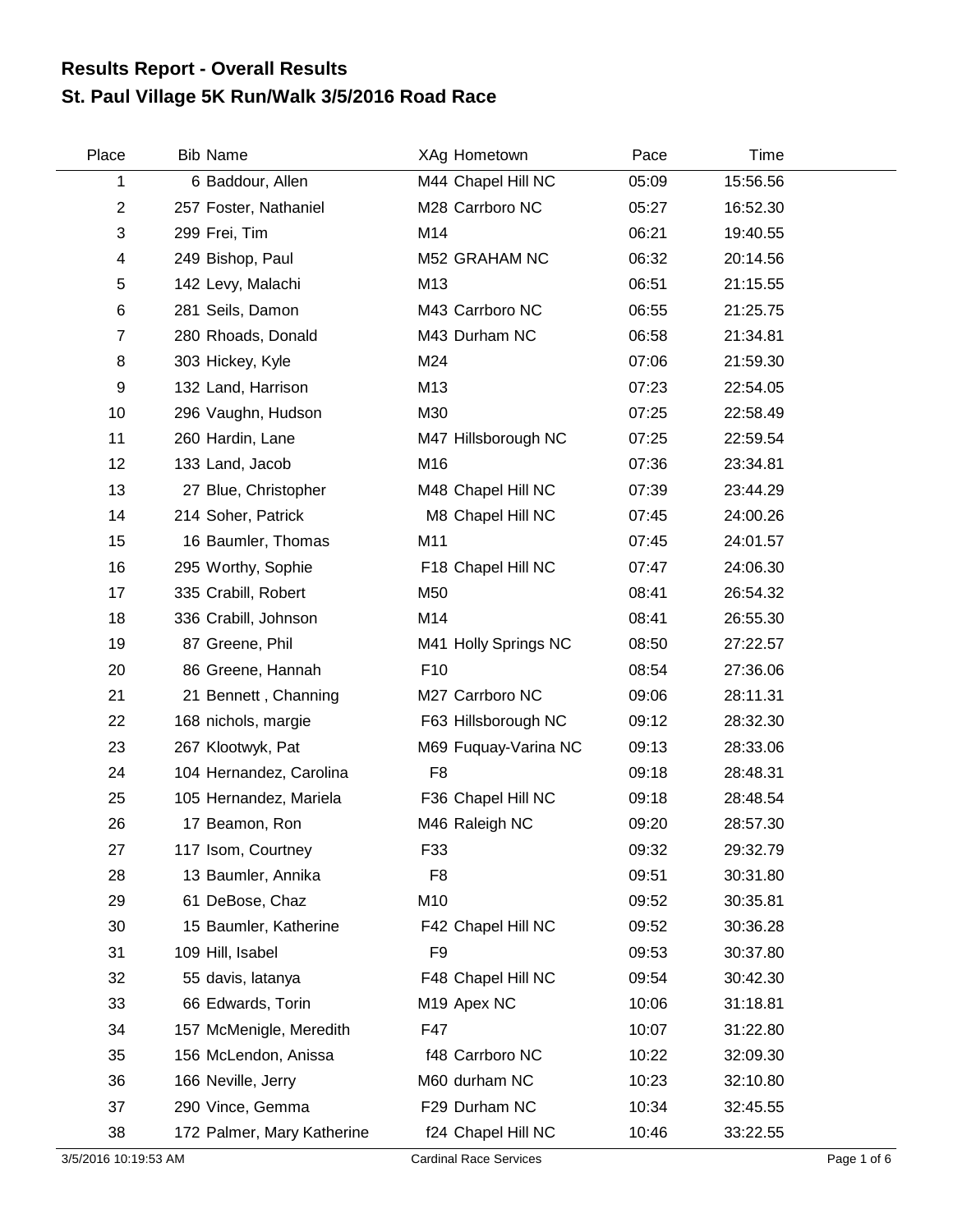| Place | <b>Bib Name</b>           | XAg Hometown           | Pace  | Time     |  |
|-------|---------------------------|------------------------|-------|----------|--|
| 39    | 33 Branch, Nicole         | F <sub>10</sub>        | 10:51 | 33:39.56 |  |
| 40    | 283 St-Charles, Guillaume | M28 Durham NC          | 10:52 | 33:41.79 |  |
| 41    | 342 Hines, Nicola         | F40                    | 10:56 | 33:52.55 |  |
| 42    | 58 Davis, Oliver          | m60 Carrboro NC        | 10:58 | 34:00.81 |  |
| 43    | 154 McKay, Yawab          | M16                    | 11:04 | 34:17.56 |  |
| 44    | 107 Hill, Eleanor         | F7                     | 11:04 | 34:19.29 |  |
| 45    | 285 Steinberg, Kiki       | F10 Chapel Hill NC     | 11:04 | 34:19.80 |  |
| 46    | 32 Branch, Kira           | F <sub>13</sub>        | 11:14 | 34:48.31 |  |
| 47    | 204 Rozzell, Pete         | M43                    | 11:24 | 35:20.05 |  |
| 48    | 46 Bynum, Thomas          | M63                    | 11:37 | 35:59.80 |  |
| 49    | 171 Palmer, Mary Jane     | f56 Chapel Hill NC     | 11:43 | 36:18.79 |  |
| 50    | 202 Ross, Zori            | F14                    | 11:48 | 36:33.80 |  |
| 51    | 57 Davis, Mia             | F14                    | 11:49 | 36:36.56 |  |
| 52    | 288 Stemper, Alicia       | F52 Chapel Hill NC     | 11:49 | 36:37.82 |  |
| 53    | 268 Lavelle, Lydia        | F54 Chapel Hill NC     | 11:49 | 36:38.31 |  |
| 54    | 193 Price, Tim            | M58                    | 11:50 | 36:40.05 |  |
| 55    | 147 Makoyo, Madison       | F <sub>10</sub>        | 11:56 | 37:00.55 |  |
| 56    | 213 Soher, Emily          | F <sub>10</sub>        | 11:57 | 37:02.30 |  |
| 57    | 208 Shubert, Tiffany      | F45 Chapel Hill NC     | 11:57 | 37:03.55 |  |
| 58    | 190 Ponder, Evelyn        | F <sub>13</sub>        | 11:59 | 37:10.05 |  |
| 59    | 284 Steinberg, Izzy       | F11 Chapel Hill NC     | 12:01 | 37:15.30 |  |
| 60    | 145 Lyons OÆKelly, Amir   | M10                    | 12:05 | 37:27.55 |  |
| 61    | 254 Cassely, Mary Beth    | F49 Chapel Hill NC     | 12:21 | 38:18.56 |  |
| 62    | 270 Maclay, Michelle      | F49 Chapel Hill NC     | 12:22 | 38:19.54 |  |
| 63    | 31 Branch, David          | M55                    | 12:28 | 38:38.32 |  |
| 64    | 155 McKay, Yovana         | F37                    | 12:29 | 38:41.07 |  |
| 65    | 70 Ewards, III, Theodore  | M46                    | 12:40 | 39:16.55 |  |
| 66    | 67 Edwards, Tyler         | F <sub>15</sub>        | 12:50 | 39:46.80 |  |
| 67    | 119 Jackson, Dianne       | f52 Pittsboro NC       | 12:53 | 39:56.30 |  |
| 68    | 99 Harris, James          | M35 Chapel Hill NC     | 13:09 | 40:44.53 |  |
| 69    | 85 Graves, Spencer        | M70                    | 13:15 | 41:04.80 |  |
| 70    | 129 Kirkpatrick, Natalie  | F <sub>52</sub>        | 13:18 | 41:13.80 |  |
| 71    | 287 Steinberg, Sadie      | F7 Chapel Hill NC      | 13:36 | 42:10.56 |  |
| 72    | 286 Steinberg, Lynn       | F41 Chapel Hill NC     | 13:37 | 42:11.57 |  |
| 73    | 216 Spinks, Inga          | F42                    | 13:41 | 42:24.05 |  |
| 74    | 73 Floyd, Louvenia        | F64                    | 13:56 | 43:10.05 |  |
| 75    | 329 Martinez, Lillie      | F64 Connelly Spring, N | 13:56 | 43:10.05 |  |
| 76    | 92 Hamburg, Troy          | M48                    | 14:09 | 43:52.30 |  |
| 77    | 212 Soher, Brian          | m48 Chapel Hill NC     | 14:09 | 43:52.69 |  |
| 78    | 242 Wright, Levi          | M72 Brown Summit NC    | 14:11 | 43:59.55 |  |
| 79    | 241 Wright, Lelia         | F72 Brown Summit NC    | 14:12 | 44:02.54 |  |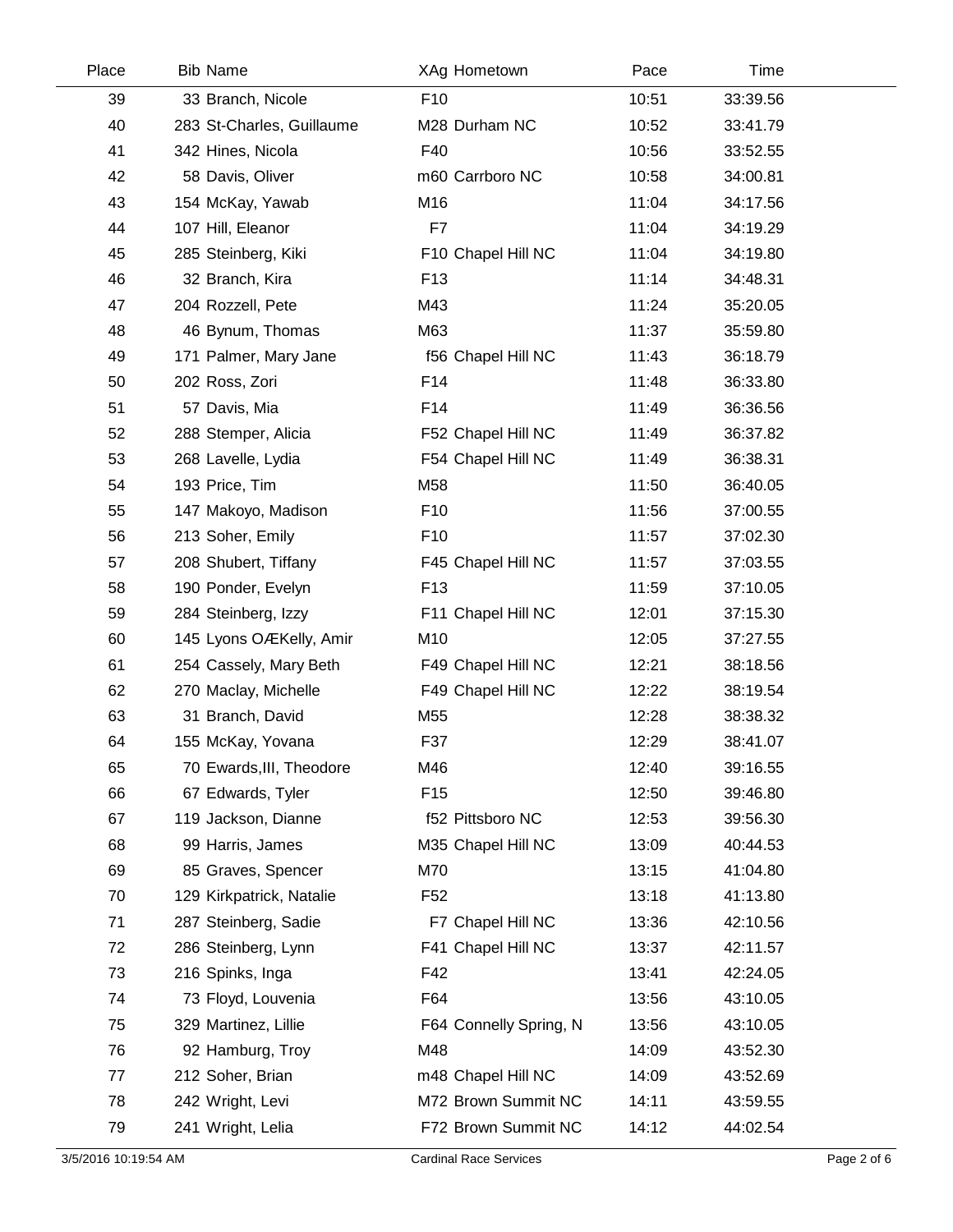| Place | <b>Bib Name</b>               | XAg Hometown        | Pace  | Time     |  |
|-------|-------------------------------|---------------------|-------|----------|--|
| 80    | 47 Carey, Moses               | m70 Chapel Hill NC  | 14:15 | 44:09.79 |  |
| 81    | 325 Fearrington, Niya         | F <sub>15</sub>     | 14:17 | 44:17.05 |  |
| 82    | 187 Phillips, Mary            | F71 Chapel Hill NC  | 14:19 | 44:22.30 |  |
| 83    | 333 Garcia Hernandez, Paulina | F16                 | 14:25 | 44:41.54 |  |
| 84    | 196 Riley, Robert             | M47 Efland NC       | 14:35 | 45:11.31 |  |
| 85    | 125 Jones, Andre              | M44 Chapel Hill NC  | 14:41 | 45:30.30 |  |
| 86    | 330 Sturdivant, Derrell       | M55 Durham NC       | 14:42 | 45:33.80 |  |
| 87    | 195 Rich, Pamela              | F49                 | 14:49 | 45:54.80 |  |
| 88    | 323 Fearrington, Nathan       | M46                 | 14:49 | 45:55.07 |  |
| 89    | 56 Davis, Linda               | F64                 | 14:57 | 46:21.56 |  |
| 90    | 185 Peterson, Dashauna        | F <sub>16</sub>     | 14:58 | 46:24.31 |  |
| 91    | 201 Ross, Jala                | F11                 | 14:58 | 46:24.55 |  |
| 92    | 116 Iritarry, Aneesa          | F <sub>12</sub>     | 14:59 | 46:25.79 |  |
| 93    | 164 Moffitt, Pamela           | F55 Elon NC         | 15:01 | 46:33.55 |  |
| 94    | 54 Davis, Chris               | M29                 | 15:03 | 46:39.34 |  |
| 95    | 165 Moore, Anthony            | M65 Chapel Hill NC  | 15:03 | 46:39.56 |  |
| 96    | 64 Edwards, Tanner            | M13 Apex NC         | 15:09 | 46:56.80 |  |
| 97    | 138 Laws, Valerie             | F <sub>53</sub>     | 15:14 | 47:12.79 |  |
| 98    | 269 Lewis, Carla              | F48 Durham NC       | 15:14 | 47:13.31 |  |
| 99    | 255 Chaney, Bethany           | F47 Carrboro NC     | 15:23 | 47:39.81 |  |
| 100   | 76 Foushee, Barbara           | F49                 | 15:23 | 47:40.30 |  |
| 101   | 238 White, Marva              | F60 Brown Summit NC | 15:28 | 47:55.80 |  |
| 102   | 140 Lee, Johnathan            | M10                 | 15:29 | 47:59.06 |  |
| 103   | 248 Bethea, Lalethia          | F51 Hillsborough NC | 15:32 | 48:07.80 |  |
| 104   | 289 TYSON, GLORIA             | F67 Durham NC       | 15:32 | 48:08.05 |  |
| 105   | 68 Ellison, Marcia            | F49                 | 15:44 | 48:46.31 |  |
| 106   | 253 Buse, John                | M57 Chapel Hill NC  | 15:46 | 48:52.05 |  |
| 107   | 217 Stanback, Amatullah       | F35                 | 15:49 | 49:03.04 |  |
| 108   | 175 Parker, Kenny             | M41                 | 15:50 | 49:06.29 |  |
| 109   | 59 Davis, Sharon              | f59 Carrboro NC     | 15:53 | 49:12.82 |  |
| 110   | 310 DeHart, Jane              | F <sub>58</sub>     | 15:53 | 49:13.30 |  |
| 111   | 203 Rouse, Travis             | M48                 | 15:56 | 49:24.29 |  |
| 112   | 279 Reid, Sharron             | F55 Carrboro NC     | 15:56 | 49:24.55 |  |
| 113   | 90 Hackney, Burnice           | F66 Chapel Hill NC  | 16:01 | 49:40.06 |  |
| 114   | 320 Johnson, Arne             | M54                 | 16:02 | 49:41.32 |  |
| 115   | 319 Johnson, Judy             | F <sub>53</sub>     | 16:02 | 49:42.54 |  |
| 116   | 222 Turchi, Janet             | F74                 | 16:05 | 49:52.05 |  |
| 117   | 317 Richardson, John          | M36                 | 16:08 | 50:00.30 |  |
| 118   | 316 Pearlstein, Kay           | F64                 | 16:08 | 50:01.05 |  |
| 119   | 173 Parker, Bryan             | M44 Chapel Hill NC  | 16:13 | 50:15.56 |  |
| 120   | 209 Shuford, Bettina          | f59 Durham NC       | 16:13 | 50:15.57 |  |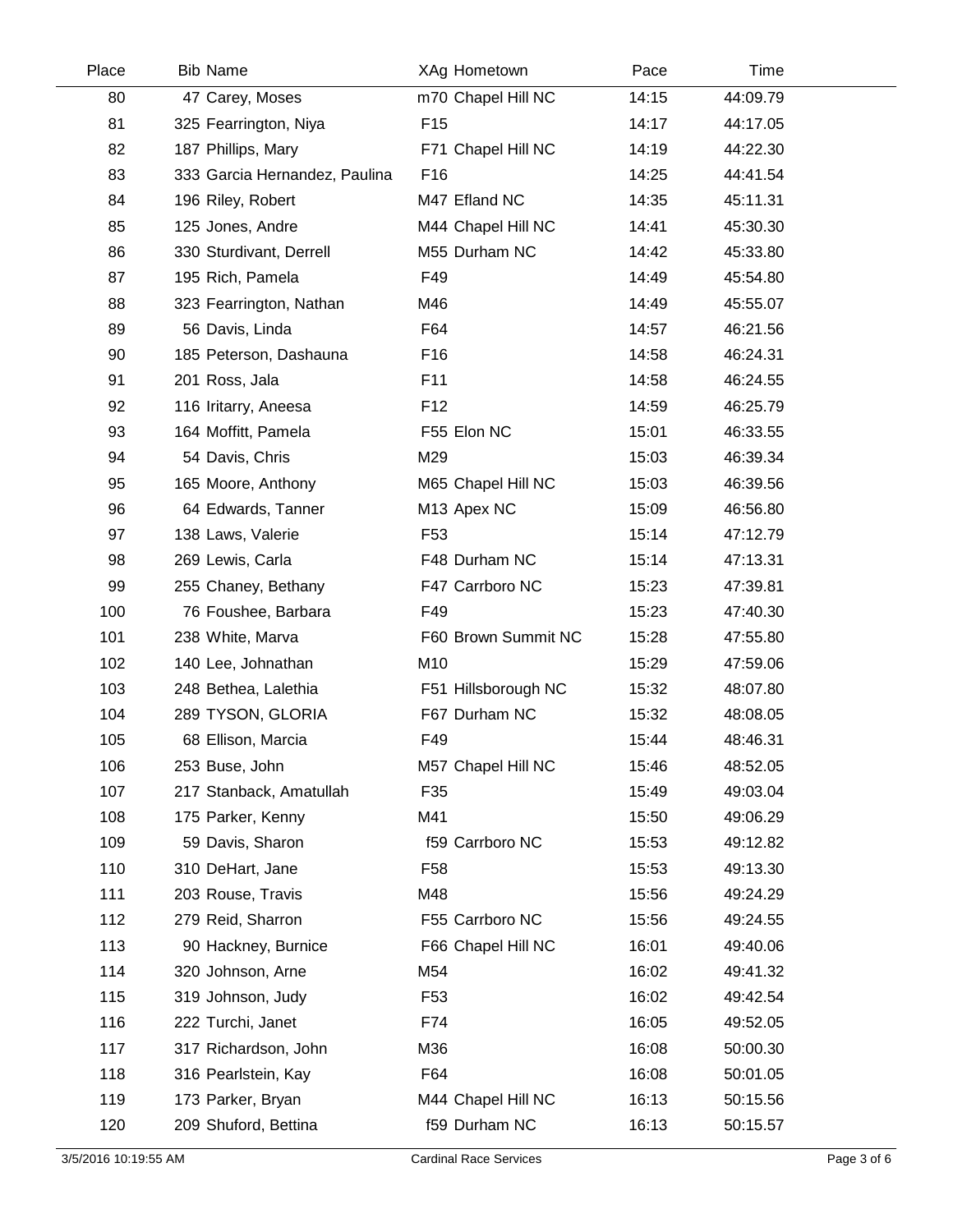| Place | <b>Bib Name</b>           | XAg Hometown        | Pace  | Time     |  |
|-------|---------------------------|---------------------|-------|----------|--|
| 121   | 124 Johnson, Richard      | M69 Rougemont NC    | 16:15 | 50:23.81 |  |
| 122   | 25 Blackwell, Wade        | M65                 | 16:18 | 50:31.30 |  |
| 123   | 84 Graves, Jaffa          | M68                 | 16:19 | 50:34.81 |  |
| 124   | 81 Galbreath, Jerome      | m54 Chapel Hill NC  | 16:21 | 50:39.83 |  |
| 125   | 63 Douglas, Justin        | M25                 | 16:21 | 50:40.57 |  |
| 126   | 11 Bain, Courtney         | F <sub>21</sub>     | 16:21 | 50:41.57 |  |
| 127   | 308 Purnell, Brenda       | F <sub>0</sub>      | 16:27 | 50:58.30 |  |
| 128   | 5 Arnette, Robin          | f47 Durham NC       | 16:28 | 51:03.31 |  |
| 129   | 218 Stanback, Shahidah    | F36                 | 16:31 | 51:11.54 |  |
| 130   | 135 Land, Velverton       | M80                 | 16:38 | 51:34.57 |  |
| 131   | 131 Land, Gerald          | M54                 | 16:39 | 51:35.80 |  |
| 132   | 322 Thomas, Tyana         | F <sub>10</sub>     | 16:46 | 51:57.93 |  |
| 133   | 306 Turchi, Boone         | M74                 | 16:51 | 52:14.05 |  |
| 134   | 247 Bell, Gerald          | M78 Chapel Hill NC  | 16:52 | 52:16.04 |  |
| 135   | 72 Farrar-Jones, Tracey   | F41 Chapel Hill NC  | 16:59 | 52:38.31 |  |
| 136   | 127 Jones, Tyreese        | F <sub>23</sub>     | 16:59 | 52:38.43 |  |
| 137   | 243 Young, Jada           | F <sub>17</sub>     | 16:59 | 52:38.67 |  |
| 138   | 10 Bailey, Delores        | F58 Chapel Hill NC  | 17:00 | 52:42.31 |  |
| 139   | 149 Marley, Nina          | F67 Greensboro NC   | 17:00 | 52:43.32 |  |
| 140   | 298 Simmons, Christy      | F <sub>50</sub>     | 17:02 | 52:47.32 |  |
| 141   | 327 Coates, Morris        | M68 Lawndale NC     | 17:08 | 53:08.32 |  |
| 142   | 326 Cates, Alecia         | F35 Huntersville NC | 17:09 | 53:08.83 |  |
| 143   | 50 Cotton, Teresa         | F52 Durham NC       | 17:14 | 53:24.05 |  |
| 144   | 324 Fearrington, Nancy    | F48                 | 17:14 | 53:24.07 |  |
| 145   | 278 Ponder, Joi           | F37 Durham NC       | 17:14 | 53:26.80 |  |
| 146   | 189 Ponder, Celia         | F43 Durham NC       | 17:15 | 53:28.80 |  |
| 147   | 65 Edwards, Ted           | M73 Pittsboro NC    | 17:18 | 53:37.30 |  |
| 148   | 78 Foushee, Janice        | F39                 | 17:18 | 53:37.57 |  |
| 149   | 77 Foushee, Braxton       | M76                 | 17:19 | 53:40.05 |  |
| 150   | 263 Hill, Mary            | F49 Carrboro NC     | 17:22 | 53:48.83 |  |
| 151   | 293 Worthy, Allison       | F60 Chapel Hill NC  | 17:22 | 53:49.07 |  |
| 152   | 305 Turchi, Faith         | F47                 | 17:22 | 53:49.55 |  |
| 153   | 304 Touchi, Henry         | M <sub>6</sub>      | 17:22 | 53:50.00 |  |
| 154   | 126 Jones, Kayla          | F12 Chapel Hill NC  | 17:25 | 54:00.59 |  |
| 155   | 215 Soto, Linda           | F47 Carrboro NC     | 17:26 | 54:03.81 |  |
| 156   | 232 Webster, Diane        | F <sub>58</sub>     | 17:27 | 54:05.32 |  |
| 157   | 153 McCauley, Matthew     | M40                 | 17:38 | 54:39.79 |  |
| 158   | 264 Jamieson-Drake, David | M61 Chapel Hill NC  | 17:47 | 55:08.31 |  |
| 159   | 294 Worthy, Ford          | M59 Chapel Hill NC  | 17:48 | 55:09.55 |  |
| 160   | 148 Marley, Harold        | M70 Greensboro NC   | 18:05 | 56:04.30 |  |
| 161   | 82 Galbreath, Mattie      | f73 Chapel Hill NC  | 18:13 | 56:29.55 |  |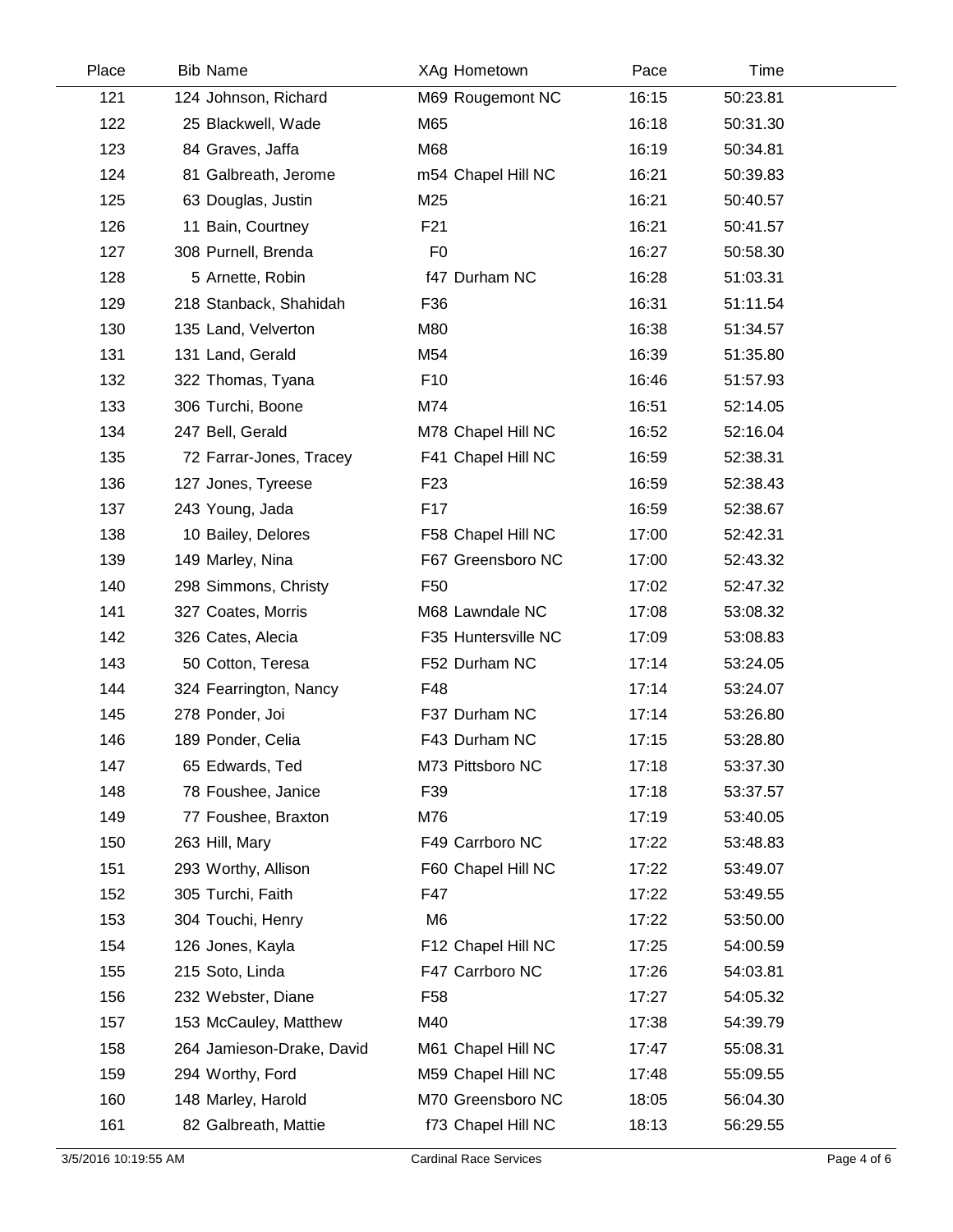| Place | <b>Bib Name</b>         | XAg Hometown       | Pace  | Time        |  |
|-------|-------------------------|--------------------|-------|-------------|--|
| 162   | 276 Ogus, Rebecca       | F24 Chapel Hill NC | 18:19 | 56:47.31    |  |
| 163   | 328 Denard, Solita      | F38 Durham NC      | 18:20 | 56:48.74    |  |
| 164   | 245 Asare, Adwoa        | F28 Chapel Hill NC | 18:20 | 56:49.80    |  |
| 165   | 223 Vann Smith, Linda   | F <sub>54</sub>    | 18:40 | 57:52.80    |  |
| 166   | 144 Lyons, David        | m61 Chapel Hill NC | 18:40 | 57:53.06    |  |
| 167   | 51 Couch, Ida           | F65 Durham NC      | 18:41 | 57:55.54    |  |
| 168   | 256 Chelminski, Ann     | F53 Carrboro NC    | 18:46 | 58:10.82    |  |
| 169   | 277 Ponder, John        | M70 Durham NC      | 18:51 | 58:25.30    |  |
| 170   | 170 Palmer, Jerry       | m61 Chapel Hill NC | 18:51 | 58:25.79    |  |
| 171   | 160 McNeil, Keith       | M43                | 18:53 | 58:33.07    |  |
| 172   | 159 McNeil, Kayla       | F <sub>15</sub>    | 18:53 | 58:33.54    |  |
| 173   | 301 Mask, Deindre       | F <sub>0</sub>     | 18:55 | 58:37.05    |  |
| 174   | 152 Mask, Allen         | M63 Chapel Hill NC | 18:55 | 58:37.32    |  |
| 175   | 334 Cassidy, Alana      | F <sub>15</sub>    | 19:02 | 59:01.55    |  |
| 176   | 314 McGuire, Patricia   | F <sub>54</sub>    | 19:11 | 59:28.86    |  |
| 177   | 62 Deese, Carol         | F <sub>0</sub>     | 19:12 | 59:32.33    |  |
| 178   | 313 Herbert, Kathryn    | F11                | 19:14 | 59:37.80    |  |
| 179   | 52 Crespo, Karla        | F14                | 19:17 | 59:47.31    |  |
| 180   | 1 Abdur-Razzaq, Aneesah | F14                | 19:18 | 59:48.55    |  |
| 181   | 23 Blackwell, Allan     | M30                | 19:19 | 59:52.30    |  |
| 182   | 118 Isom, Santonius     | M35                | 19:19 | 59:52.80    |  |
| 183   | 231 Webb, JoLaverne     | F50                | 19:32 | 01:00:34.05 |  |
| 184   | 94 Hargraves, Keely     | F49                | 19:33 | 01:00:36.30 |  |
| 185   | 112 Hingleton, Cheryl   | F57 Greensboro NC  | 19:38 | 01:00:52.55 |  |
| 186   | 98 Harris, Glenda       | f67 Durham NC      | 19:38 | 01:00:52.79 |  |
| 187   | 113 Hingleton, Gary     | M57                | 19:38 | 01:00:52.80 |  |
| 188   | 97 Harris, Donyelle     | F <sub>15</sub>    | 19:39 | 01:00:53.80 |  |
| 189   | 45 Bynum, Rose          | F61 Chapel Hill NC | 19:58 | 01:01:54.30 |  |
| 190   | 199 Roland, Joyce       | F76                | 19:58 | 01:01:54.31 |  |
| 191   | 240 Woodhouse, Yolanda  | F48                | 20:00 | 01:02:00.73 |  |
| 192   | 4 Arnette, Ajua         | F <sub>5</sub>     | 20:22 | 01:03:06.68 |  |
| 193   | 225 Warren, Ireatha     | F <sub>56</sub>    | 20:27 | 01:03:22.80 |  |
| 194   | 234 Wenzel, Laura       | F <sub>53</sub>    | 21:39 | 01:07:08.05 |  |
| 195   | 75 Ford, Phil           | m60 Durham NC      | 22:11 | 01:08:46.40 |  |
| 196   | 43 Bynum, Joe           | M76                | 22:11 | 01:08:46.82 |  |
| 197   | 24 Blackwell, Russell   | m69 Chapel Hill NC | 22:11 | 01:08:47.36 |  |
| 198   | 197 Robinson, David     | M55 Durham NC      | 22:12 | 01:08:49.55 |  |
| 199   | 60 Debose, Catherine    | F79 Durham NC      | 22:13 | 01:08:51.30 |  |
| 200   | 174 Parker, Jackie      | f62 Chapel Hill NC | 22:13 | 01:08:53.18 |  |
| 201   | 91 Hackney, Kathy       | U64                | 22:15 | 01:08:58.30 |  |
| 202   | 250 Breeden, Melvin     | M31 Durham NC      | 23:16 | 01:12:09.05 |  |